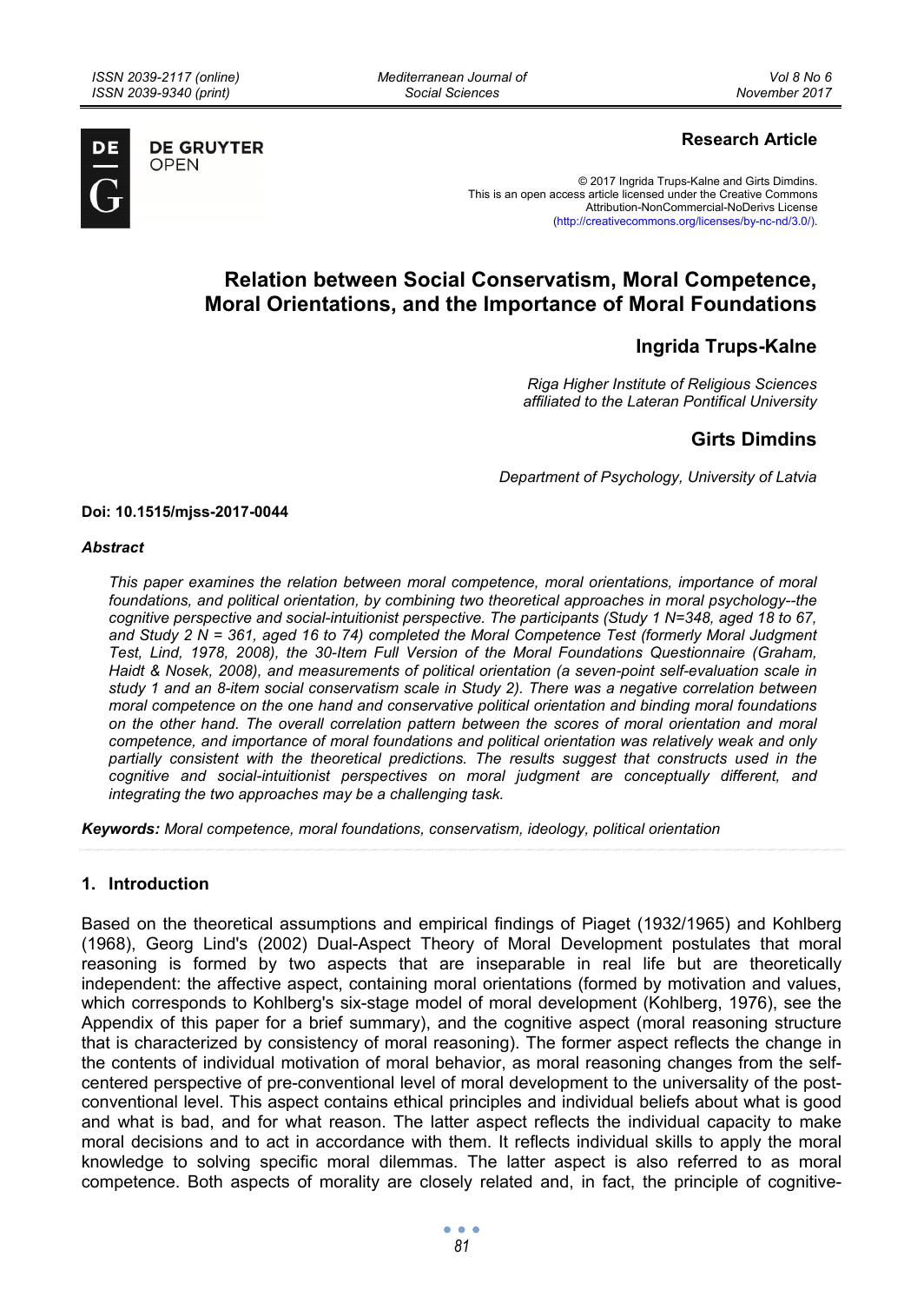| ISSN 2039-2117 (online) | Mediterranean Journal of | Vol 8 No 6    |
|-------------------------|--------------------------|---------------|
| ISSN 2039-9340 (print)  | Social Sciences          | November 2017 |

affective parallelism (Kohlberg, 1977, as mentioned in Lind, 2002) stipulates that the support of arguments of the highest moral development stages is related to consistency in the moral reasoning process and a hierarchy of clearer moral values and principles.

Empirical studies (Lind, 1986, 2003b) show that, irrespective of age and cultural belonging, individuals give priority to arguments of the higher moral development stages, even though not everyone has highly developed moral competence. But Lind (2002, 2003a) argues that an individual needs a highly developed moral competence in order to implement his/her declared ideals and solve moral dilemmas and conflicts in everyday life. The bigger the number of moral values and virtues an individual considers important, the higher moral competence is necessary for him/her to make a decision in a moral dilemma situation.

Cross-cultural research in the field of moral reasoning development (see Snarey, 1985, for a review) indicates that the level of moral development in Eastern and traditional cultures is in general lower than that in the developed Western cultures. In addition, within one culture, systematic differences in moral reasoning can be observed between various social groups. For example, a number of studies (see Emler, 2002, for a review) have revealed that individuals with conservative political orientation show lower scores on moral reasoning tests. Emler (2002) also notes that conventional reasoning is often related to social conservatism, whereas post-conventional reasoning is more closely correlated with liberalism. Social conservatism is defined here as endorsement of traditional values and exhibiting attitudes and behavior aimed at maintaining the existing organization of society, as opposed to supporting social change aimed at improvement the rights and freedoms of all individuals (the latter stance can be labeled socially liberal).

These findings regarding the differences in moral reasoning between liberals and conservatives bring up the question of how moral reasoning is measured when such comparisons are made, and how different social groups understand the concept of morality. The cognitiverational approach to moral reasoning is characterized by Turiel's (1983, p. 3) definition: "the moral domain refers to prescriptive judgments of justice, rights, and welfare pertaining to how people ought to relate to each other". It follows from this definition that any values that are not related to "justice, rights, and welfare" (such as, for example, patriotism, authority, or sanctity) are considered non-moral and relegated to the domains of social convention or personal choice (Turiel, Hildebrandt, & Wainryb, 1991).

However, in many social groups and cultures the concept of morality is construed more broadly than outlined by the cognitive-rational approach. An alternative perspective to understanding morality, which accommodates other criteria for defining the moral domain, is the social intuitionist approach that has grown more and more prominent in social psychology over the last couple of decades (Haidt, 2001, 2007). Haidt and colleagues (Haidt, 2007; Haidt & Joseph, 2004) have concluded that there are five psychological systems, each with its own evolutionary history, that give rise to moral intuition across cultures. The first foundation (labeled Fairness/cheating) is concerned with fairness, reciprocity and justice. The second foundation (Care/harm) is concerned with caring, nurturing, and protecting vulnerable individuals from harm. The third foundation (Loyalty/betrayal) is concerned with loyalty, patriotism, and self- sacrifice for the group, combined with vigilance for traitors. The fourth foundation (Authority/subversion) is concerned with virtues of subordinates (e.g., obedience and respect for authority) paired with virtues of authorities (such as leadership and protection), and respect for tradition. The fifth moral foundation (Sanctity/degradation) deals with avoidance of physical and spiritual contamination, and it promotes living in an elevated, less carnal, more noble way. Cultures may vary in the degree to which they construct, value, and teach virtues based on the five intuitive foundations. A number of empirical studies (Graham, Haidt, & Nosek, 2009; Graham, Haidt, Nosek, Iyer, Koleva, & Ditto, 2011) have shown that these five foundations can be further reduced to two basic factors. The first factor, formed by the care and fairness foundations, can be considered the factor of individualizing morality (aimed at regulating interactions between individuals, and at maximizing individual welfare in such interactions). The second factor, formed by the loyalty, authority, and sanctity moral foundations, can be considered the factor of binding morality (aimed at regulating relationships within social groups, and at maximizing social harmony and welfare at the group level).

Cross-cultural studies by Haidt and colleagues (Graham, Haidt, & Nosek, 2009; Graham, et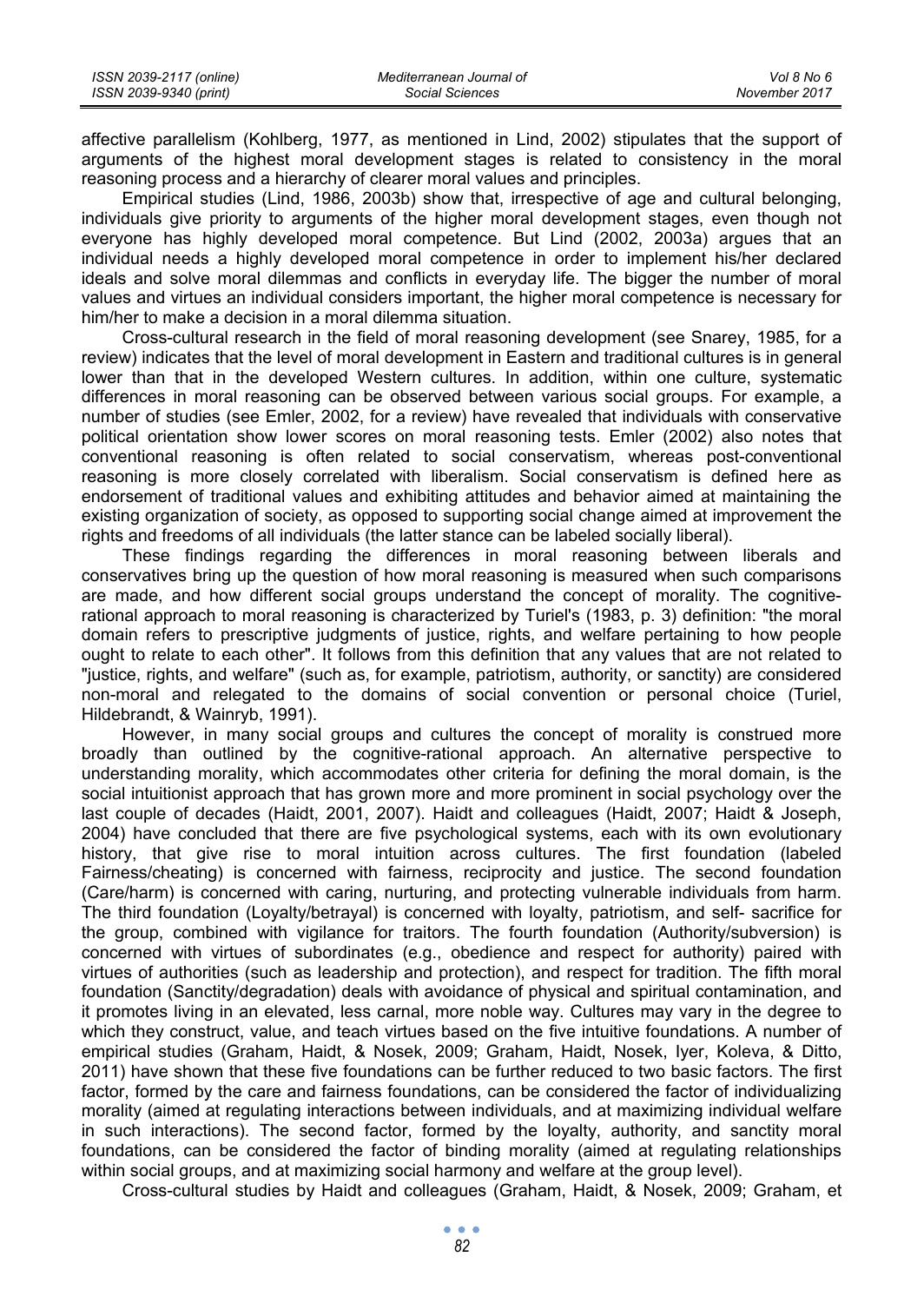al., 2011; Haidt & Graham, 2007), using samples of tens of thousands of participants from different countries, have revealed that fairness/cheating and care/harm are more important aspects in making moral judgment for liberally oriented individuals than for conservatives, for whom in-group loyalty, respect for authority, and concern about purity and sanctity are also important. Strongly liberal individuals evaluate the first two foundations (care/harm and fairness/cheating) as highly important in their moral judgments, whereas the other three foundations are evaluated as relatively unimportant. At the same time, highly conservative respondents state that all five moral foundations are about equally important for them. These findings are part of a rapidly developing tradition in contemporary social and political psychology, which examines individual political orientation as a psychological construct and studies its psychological and behavioral correlates, antecedents, and consequences (see for example Duckitt & Sibley, 2009; Feldman & Johnston, 2014; Jost, Federico, & Napier, 2009; Jost, Glaser, Kruglanski, & Sulloway, 2003). A large part of this line of research has been devoted to the relationship between moral judgment and moral reasoning on the one hand, and political orientation on the other, mostly within the social-intuitive approach (e.g., Federico, Weber, Ergun, Hunt, 2013; Graham, et al., 2011; Kugler, Jost, & Noorbaloochi, 2014; Nilsson & Erlandsson, 2015; Weber & Federico, 2013), but also within the rational-cognitive approach (e.g., Crowson & DeBacker, 2008; Emler, 2002; Raaijmakers & Van Hoof, 2006).

As mentioned before, previous research has shown that individuals with conservative political orientation show lower scores on moral reasoning tests (Emler, 2002). One possible explanation for these results is that the existing moral reasoning tests are largely based on moral dilemmas related to the individualizing moral foundations, which form the basis of liberal morality. According to Lind (2002), the moral competence score reflects the consistency of reasoning in relation to the values that are of importance for an individual. One may argue that it is easier to preserve this consistency of reasoning for individuals with a lesser number of morally important values (and thus achieve higher moral reasoning scores) than for individuals with a larger number of important moral values, such as conservative individuals. For conservative respondents, when solving the dilemmas, there are additional criteria to consider, related to the binding moral foundations of in-group loyalty, respect for authority, and concern over purity and sanctity, which are not reflected in the measurements and test results. Liberal respondents, for whom the individualizing moral foundations are of stronger importance, show higher scores in measurements of moral reasoning. Thus, an assumption can be made that the importance of binding moral foundations is negatively related to moral competence scores. In addition, Emler, Renvick , and Malone (1983) showed that conservative political orientation was related to support for conventional stages of moral development, whereas liberal political orientation was related to support for post-conventional moral stages.

To our knowledge, until now no direct studies of the relation between the psychological constructs of the rationalist approach and intuitionist approach to moral judgment have been carried out. Researchers of the rationalist approach and intuitionist approach have been working mainly within their respective theoretical perspectives, rarely referring to the theoretical grounds or empirical findings of the other approach (except for exchange of theoretical arguments, see, for example, Haidt, 2010; Narvaez, 2010). This study offers an attempt to investigate the overlap between the rationalist and intuitionist approaches of moral psychology. It looks at the relationship between the measures of moral competence and moral orientation on the one hand, and the importance of moral foundations on the other hand. In addition, it examines the relationship between these measures of moral judgment and individual political orientation (social conservatism).

*Research hypotheses:* 

- 1. Moral competence is positively related to the importance of individualizing moral foundations (care/harm, fairness/cheating) and negatively related to the importance of binding moral foundations (loyalty/betrayal, authority/subversion, and sanctity/degradation).
- 2. There is a positive relationship between post-conventional (Stages 5 and 6) moral orientation and the importance of individualizing moral foundations (care/harm, fairness/reciprocity), and between conventional moral orientation (Stages 3 and 4) and the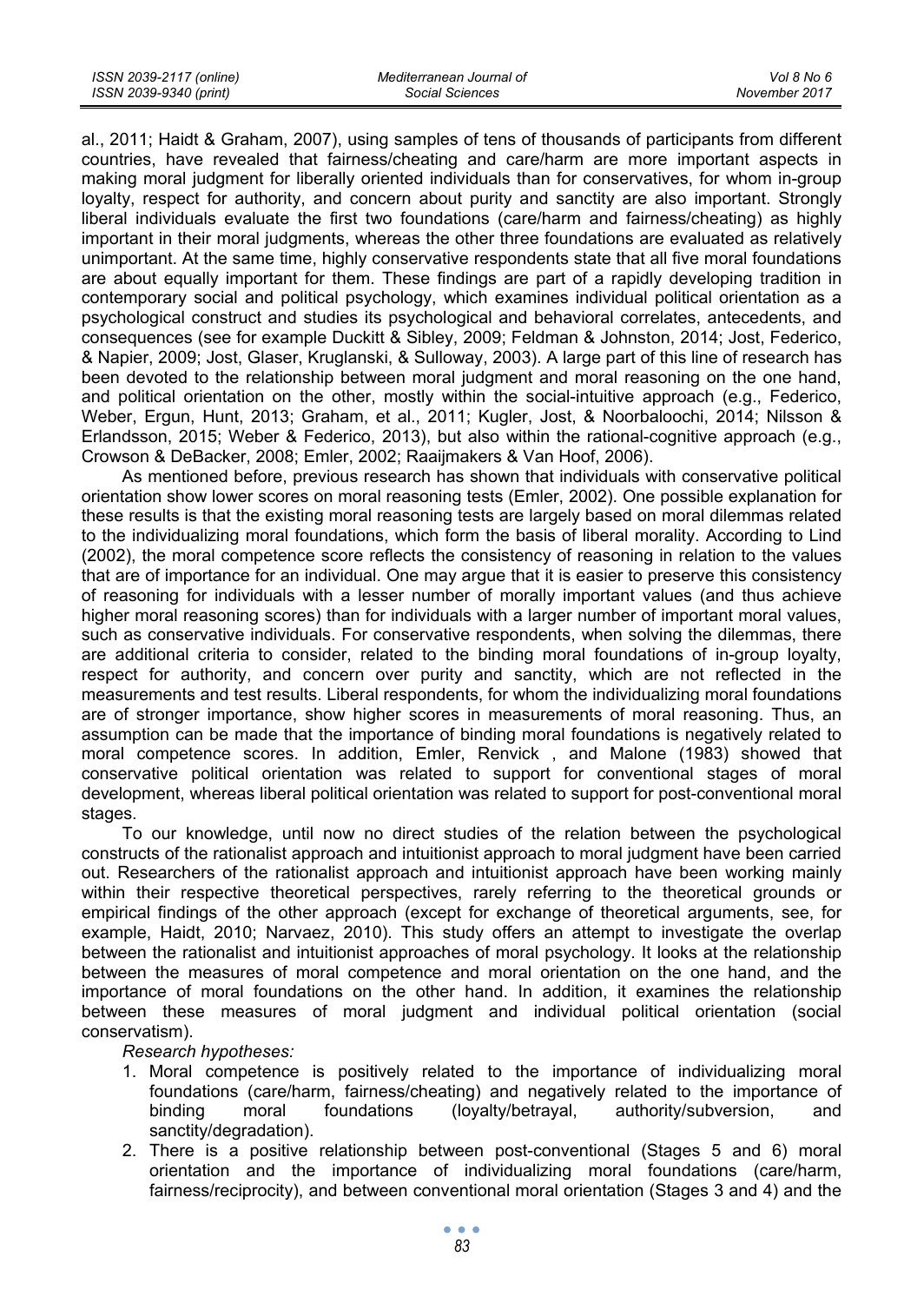importance of binding moral foundations (loyalty/betrayal, authority/subversion, and sanctity/degradation).

- 3. There is a negative relationship between moral competence and social conservatism.
- 4. There is a positive relationship between conventional moral orientation (Stages 3 and 4) and social conservatism.

The hypotheses were tested in two studies. The second study was designed to replicate the results of the first study, as well as to refine the measurement of political orientation.

# **2. Study 1**

*2.1 Method* 

# *2.1.1 Participants*

The sample consisted of 348 residents of Latvia, aged 18 to 67 (M=31.24, SD=9.92); 68.1 % were female and 31.9 % were male. Majority (80.5 %) of respondents were from cities, the rest were from small towns and rural areas. Almost two thirds (63.8 %) of the respondents had a higher education.

# *2.1.2 Measurements*

Moral competence was measured using Lind's Moral Competence Test, or MCT (Lind, 1978, 2008), formerly known as Moral Judgment Test. Lind's Moral Competence Test is designed as a multivariate experiment (6 moral development stages x 2 dilemmas x 2 types of pro and con arguments) of one participant (N=1). The test consists of two dilemmas – the Workers' Dilemma and the Doctor's Dilemma – in which the action of the characters must be evaluated according to a Likert scale from -3 to +3 depending on to what extent an individual supports or does not support the respective action. Each dilemma has six pro arguments and six con arguments in relation to the action of the story's protagonist that must also be evaluated according to a Likert scale from -4 to +4 depending on to what extent they are acceptable to the respondent. Pro and con arguments of each dilemma correspond to the six Kohlbergian stages of moral development. The Moral Competence Test measures an individual's ability to judge controversial arguments in a discussion about a moral problem on the basis of moral principles and orientations rather than on the basis of personal opinion on the particular moral issue, or the corresponding social norms.

According to Lind's dual-aspect theory of moral behaviour (Lind, 1999, 2008), the Moral Competence Test has two indices: the cognitive index and the affective index:

- the moral competence index corresponds to the cognitive aspect of morality and reflects a respondent's ability to judge moral arguments according to their moral quality rather than according to the respondent's agreement or disagreement with an argument. The moral competence index is computed from the structure of responses by a multivariate analysis of variance (see Lind, 1999, 2008,). The moral reasoning index can range from 0 to 100, with higher numbers representing higher moral competence;
- the affective aspect of morality moral orientation according to Kohlberg's six stages– is expressed by stage indices that show to what degree an individual prefers or rejects arguments of the corresponding stage. A separate index is calculated for each stage of moral development (ranging from -16 to +16), with higher numbers indicating a higher agreement with the arguments corresponding to the respective stage.

The importance of moral foundations was measured by the Moral Foundations Questionnaire MFQ-30 created by Graham, Haidt, and Nosek (Moral Foundations Questionnaire: 30-Item Full Version – MFQ-30, Graham, Haidt, & Nosek, 2008). The questionnaire consists of two parts. In the first part (statements 1-16), a respondent must answer how relevant various statements related to five moral foundations are in deciding whether something is right or wrong. Sample items include whether or not someone suffered emotionally, whether or not someone showed a lack of respect for authority, whether or not someone was denied his or her rights, etc. A respondent is asked to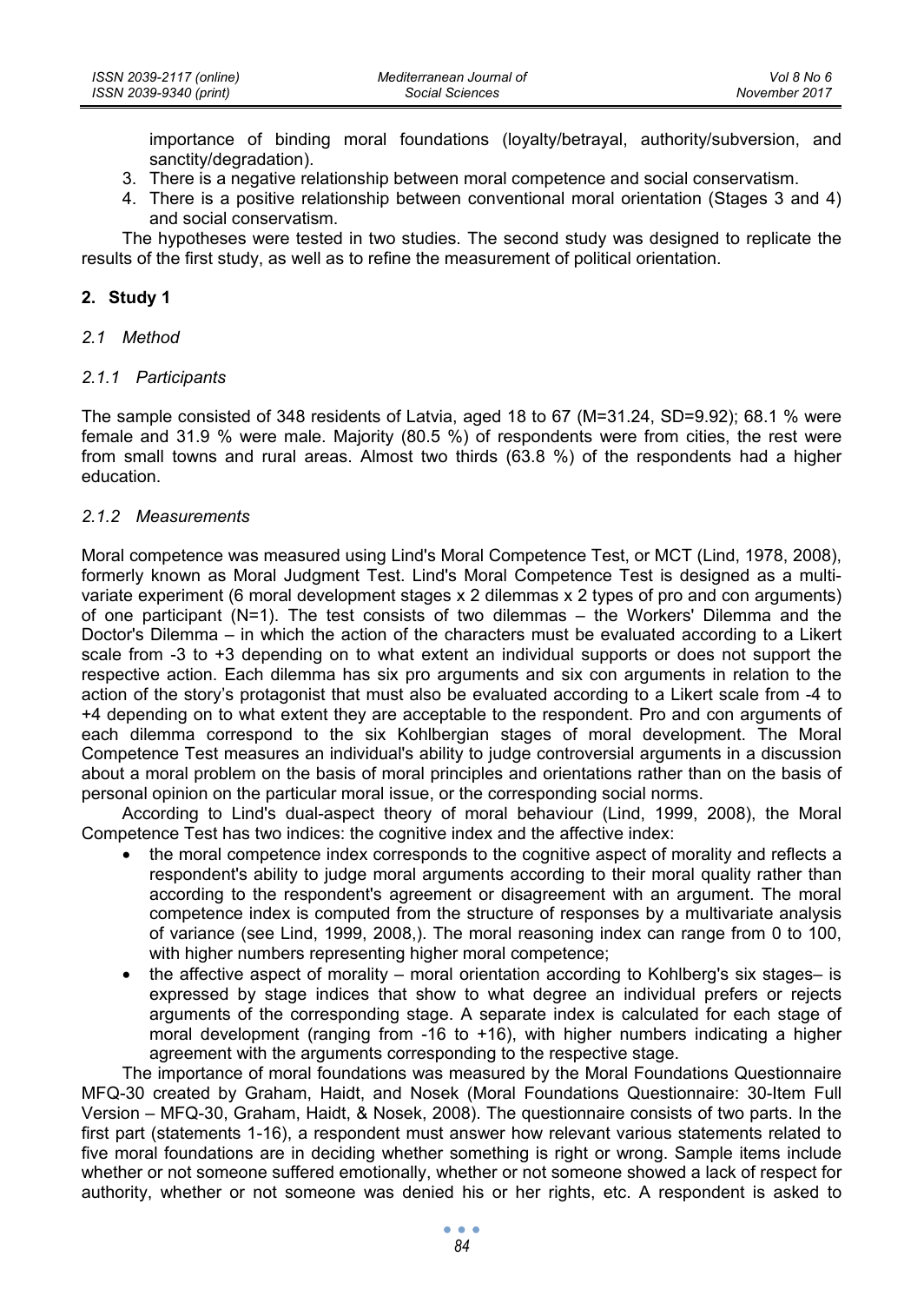| ISSN 2039-2117 (online) | Mediterranean Journal of | Vol 8 No 6    |
|-------------------------|--------------------------|---------------|
| ISSN 2039-9340 (print)  | Social Sciences          | November 2017 |

indicate his/her opinion on a Likert scale (0 – not at all relevant, 5 – extremely relevant). In the second part (statements 17-32) a respondent must evaluate on a Likert scale (0 – strongly disagree, 5 – strongly agree) to what degree he/she agrees or disagrees with a number of statements expressing moral judgements (for example, compassion for those who are suffering as the most crucial virtue, calling certain acts wrong on the grounds that they are unnatural, etc.).

Cronbach's alphas were computed to check the internal consistency reliability of the MFQ 30 scales (for Care, Alpha = .57; Fairness, Alpha = .52; Loyalty, Alpha = .64; Authority, Alpha = .65; Sanctity, Alpha = .78). The computed internal consistency indices can be evaluated as satisfactory, although they are lower than the ones obtained by the authors of the scale. An index for each moral foundations subscale was calculated by summing up the responses across the corresponding items.

In addition, previous research (Graham et al., 2011) has shown that the measurement of moral foundations can be reduced to two more inclusive indices: individualizing moral foundations (including care and fairness) and binding moral foundations (including loyalty, authority, and sanctity), and such a measurement has been successfully used in previous studies (e.g., Van Leeuwen & Park, 2009). The Cronbach's Alpha for the individualizing moral foundations subscale was .70, and for the binding moral foundations subscale it was .84. Indexes for the two subscales were calculated by summing up the responses across the corresponding items.

Political orientation was measured on a 7-point Likert type scale (Jost, 2006) ranging from "extremely liberal" to "extremely conservative", with "moderate" as the midpoint.

### *2.1.3 Procedure*

The data were collected from January 2009 until April 2009. One hundred and ninety-three respondents completed the questionnaire electronically on the Internet; 155 respondents completed the questionnaire in a paper-and-pencil version, administered by the first author of this paper.

#### *2.1.4 Results*

Spearman correlation coefficients among the variables were calculated to test the hypotheses (because several variables were not normally distributed). The results are depicted in the upper half of Table 1.

The first hypothesis was partially confirmed. Contrary to the predictions, there was a weak but significant negative correlation between moral competence and the importance of individualizing moral foundations ( $r = -.11$ ), and the fairness foundation in particular  $r = -.12$ ). At the same time, there was a significant negative correlation between the moral competence score and the importance of all binding moral foundations (loyalty/betrayal, authority/subversion, and sanctity).

The second hypothesis was partially confirmed. The results did not show any relationship between the importance of individualizing foundations and support for any of the stages of postconventional morality. A relationship was observed between support for Stage 3 arguments of the Kohlberg model, which correspond to moral orientation at the level of conventional morality, and the importance of binding moral foundations, although there was no relationship between support for Stage 4 arguments, which also correspond to conventional moral orientation, and the importance of binding moral foundations.

**Table 1.** Correlations (Spearman's rho) between MCT moral competence index, moral orientations, the importance of moral foundations, and conservative political orientation/ social conservatism.

| Study 1                      |         |           |         |          | Care Fairness Loyalty Authority Sanctity | Individualizing moral<br>foundations | <b>Bindina</b><br>moral<br>foundations | Political<br>orientation<br>$(1$ item) | Social<br>conservatism<br>(8 items) |
|------------------------------|---------|-----------|---------|----------|------------------------------------------|--------------------------------------|----------------------------------------|----------------------------------------|-------------------------------------|
| Moral<br>competence<br>index | .05     | $-12^{*}$ | - 25*** | $-23***$ | $-25***$                                 | $-11*$                               | $-.29***$                              | $-16***$                               |                                     |
| Stage :                      | $-0.06$ | $-.05$    | .07     | .01      | $-.06$                                   | .04                                  | $-.01$                                 | $-.00$                                 |                                     |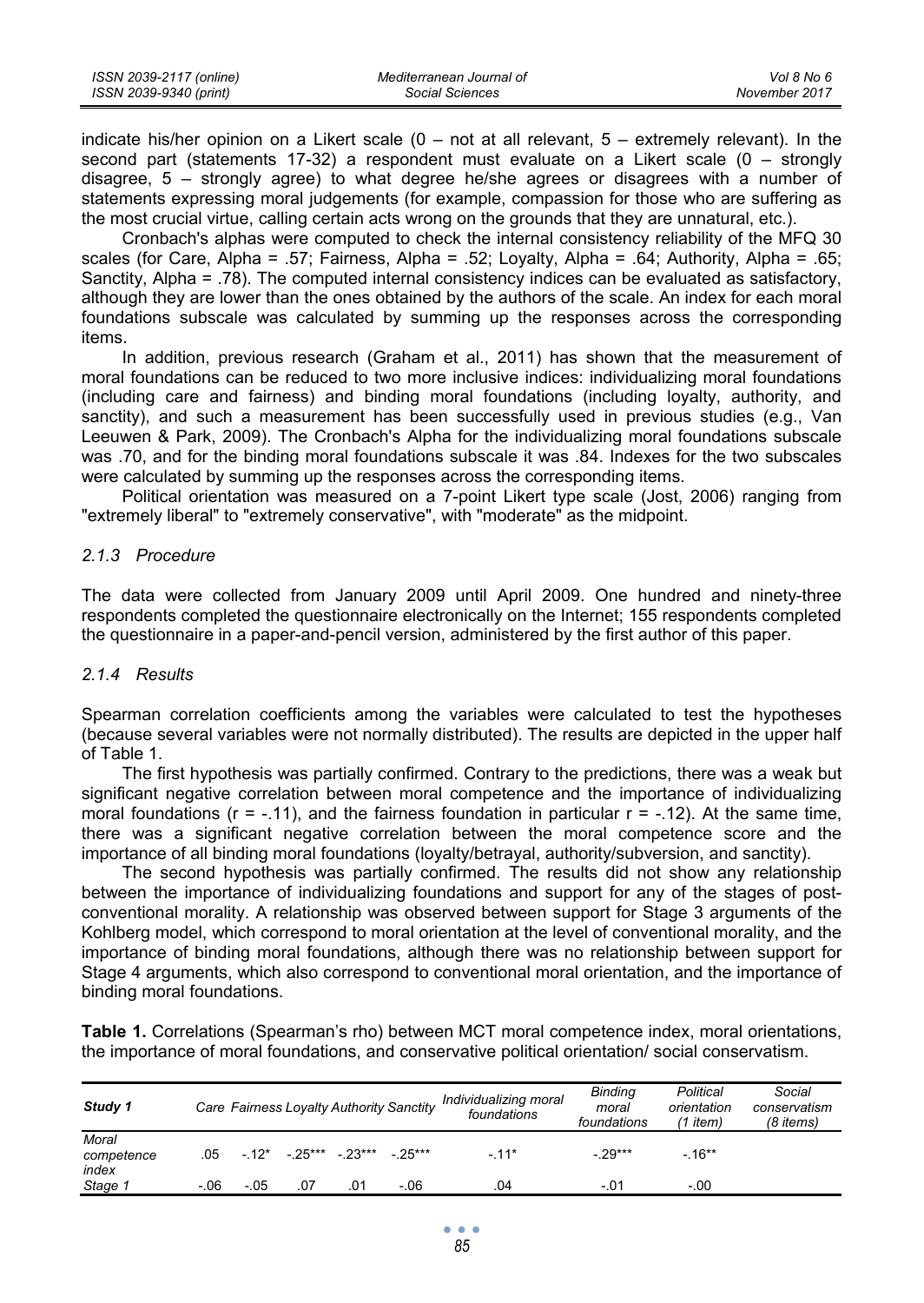| ISSN 2039-2117 (online)<br>ISSN 2039-9340 (print) |          |          | Mediterranean Journal of<br>Social Sciences |           |          |          |           |           | Vol 8 No 6<br>November 2017 |  |
|---------------------------------------------------|----------|----------|---------------------------------------------|-----------|----------|----------|-----------|-----------|-----------------------------|--|
| Stage 2                                           | $-.03$   | .05      | $.16***$                                    | .08       | $-.02$   | .03      | .07       | $-.01$    |                             |  |
| Stage 3                                           | .04      | .07      | $.24***$                                    | $.15***$  | $.12*$   | .08      | $.19***$  | .10       |                             |  |
| Stage 4                                           | $-.09$   | .06      | .04                                         | .03       | $-.07$   | $-.01$   | $-.01$    | $-.02$    |                             |  |
| Stage 5                                           | .07      | .03      | .06                                         | .01       | $-.04$   | .06      | $-0.00$   | $-.07$    |                             |  |
| Stage 6                                           | .09      | .10      | .09                                         | .06       | .05      | .10      | .08       | $-.00$    |                             |  |
| Political<br>orientation                          | .03      | .06      | $13*$                                       | $.26***$  | $.30***$ | .05      | $.28***$  |           |                             |  |
| Study 2<br>Moral                                  |          |          |                                             |           |          |          |           |           |                             |  |
| competence                                        | $-0.06$  | $-.11*$  | $-.19***$                                   | $-.26***$ | $-21***$ | $-.09$   | $-.25***$ | $-.16***$ | $-.23***$                   |  |
| index                                             |          |          |                                             |           |          |          |           |           |                             |  |
| Stage 1                                           | .00.     | $.14***$ | $.16**$                                     | $.17***$  | $-.01$   | .09      | $.11*$    | $-0.06$   | $-.11*$                     |  |
| Stage 2                                           | .01      | $.13*$   | $.12*$                                      | $.11*$    | $-0.06$  | .08      | .05       | $-.10$    | $-.13*$                     |  |
| Stage 3                                           | .04      | $.13*$   | $.25***$                                    | $.29***$  | $.15***$ | .09      | $.26***$  | .00       | .07                         |  |
| Stage 4                                           | .03      | $.13*$   | .10                                         | $.11*$    | .03      | .09      | .06       | $-15**$   | $-.16***$                   |  |
| Stage 5                                           | .06      | .07      | .00                                         | .01       | .04      | .09      | $-.01$    | $-15**$   | $-16**$                     |  |
| Stage 6                                           | $.19***$ | $.18***$ | $.11*$                                      | $.12*$    | .09      | $.23***$ | $.12*$    | $-.08$    | $-.03$                      |  |
| Political<br>orientation                          | .03      | $-0.00$  | $.16**$                                     | $.36***$  | $.40***$ | .01      | $.37***$  |           | $.46***$                    |  |
| Social<br>conservatism                            | $.20***$ | $.19***$ | $.33***$                                    | $.51***$  | .75***   | $.23***$ | $.65***$  |           |                             |  |

\*\*\*p< .001, \*\*p< .01, \*p< .05

# **3. Study 2**

### *3.1 Method*

### *3.1.1 Participants*

The sample consisted of 361 residents of Latvia, aged 16 to 74 (M=33.76, SD=11.25). Of the respondents, 72.9 % were female and 27.1 % were male. Seventy three percent of the respondents were from cities, and the rest were from small towns and rural areas. Majority (68.4 %) of the respondents had a higher education.

#### *3.1.2 Measurements*

Measures of moral competence, moral orientations, and the importance of moral foundations were identical to those used in Study 1, with similar internal consistency indicators for the MFQ 30 subscales (Care, Alpha = .61; Fairness, Alpha = .50; Loyalty, Alpha = .54; Authority, Alpha = .65; Purity, Alpha = .73; individualizing moral foundations, Alpha = .71; binding moral foundations Alpha  $= .84$ ).

To improve the validity of measuring the participants' political orientation, a Social Conservatism Scale was constructed. After the respondents had evaluated their political orientation on a seven-point scale  $(1 - \text{very liberal}, 4 - \text{moderate centrist}, 7 - \text{extremely conservative})$ , they were asked to express their opinion about a number of social phenomena, which, in accordance with previous research, are likely to polarize the opinions of conservatives and liberals (Altemeyer, 1996; Jost, Glaser, Sulloway, and Kruglanski, 2003; Jost, Nosek, & Gosling, 2008; McCann, 2008; McCrae, 1996; Stenner, 2005), by indicating their response on a 7-point Likert scale where 1 – strongly disagree, 7 – strongly agree. Eight items forming a coherent factor structure and high internal reliability (Alpha = .90) were used to measure social conservatism: abortion (r), homosexual marriage (r), prostitution (r), greater influence of religion upon education, living in an unregistered marriage (r), pornography (r), change of traditional gender roles (r), and the definition and protection of marriage in the Latvian constitution. The sum of the eight items, upon reversing the values of the reverse-scored items, forms the social conservatism index. High scores on the index indicate a tendency towards social conservatism while low scores tend to indicate social liberalism.

> $\bullet$   $\bullet$   $\bullet$ *86*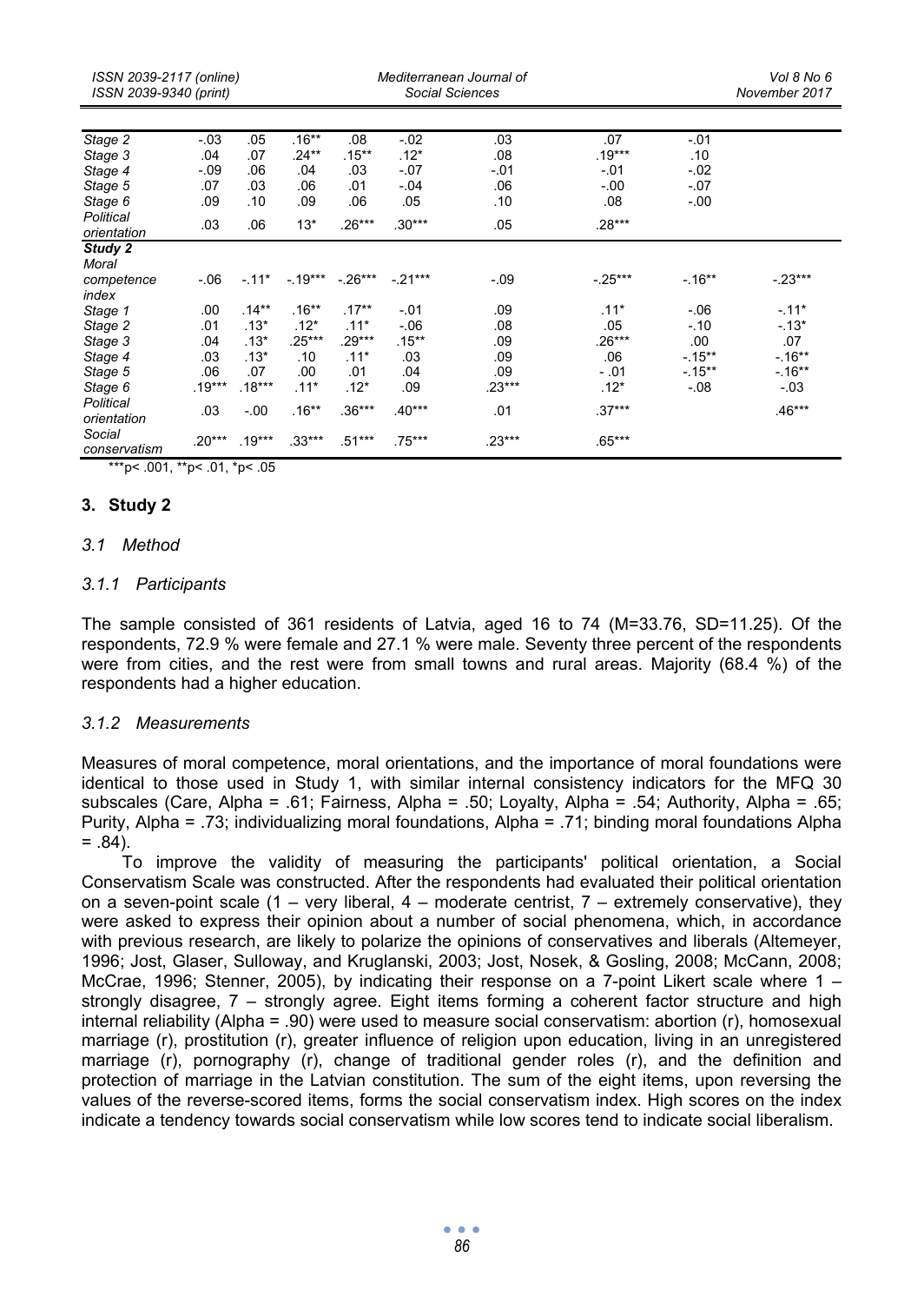# *3.1.3 Procedure*

The data were collected in May–June 2010. Two hundred and sixty-nine respondents completed the questionnaire electronically on the Internet, and 92 respondents completed the questionnaire in a paper-and-pencil version.

# *3.1.4 Results*

Spearman correlation coefficients among the variables were calculated to test the hypotheses (because several variables were not normally distributed). The results are depicted in the lower half of Table 1.

The first hypothesis again was partially confirmed. There was no significant correlation between the moral competence score and the importance of individualizing moral foundations, but similarly to Study 1, there was a weak but significant negative correlation between moral competence and importance of fairness. At the same time, there was a significant negative correlation between the moral competence score and the importance of all binding moral foundations.

The 2nd hypothesis was partially confirmed – there was a relationship between support for Stage 6 arguments of the Kohlberg model, which correspond to post-conventional moral orientation, and individualizing moral foundations. However, there was no relationship between support for Stage 5 arguments, which also correspond to the post-conventional level, and the importance of individualizing moral foundations. A relationship was observed between support for Stage 3 arguments of the Kohlberg model, which correspond to conventional morality, and the importance of binding moral foundations. There was no significant relationship between support for Stage 4 arguments, which also correspond to conventional moral orientation, and the importance of binding moral foundations, except for a weak but significant correlation (r = .11) between support for Stage 4 arguments, and the importance of moral foundation of authority. The positive correlations between support for Stage 6 arguments and the importance of binding moral foundations, and the foundations of loyalty/betrayal and authority/subversion in particular, were not predicted from theory.

# **4. Discussion**

Previous research had established that moral competence is negatively related to social conservatism (Emler, 2002), and binding moral foundations are positively related to social conservatism (Graham et al, 2011), but the direct relationship between the intuitive and cognitive aspects of moral judgment had not been tested. Both studies reported here showed a robust negative relation between moral competence on the one hand, and the binding moral foundations of loyalty, authority, and sanctity, on the other.

An interesting and somewhat unexpected result was that there was no positive correlation between the individualizing moral foundations of fairness and care, and moral competence. Moreover, both studies revealed a weak but significant negative correlation between moral competence and the moral foundation of fairness. This finding suggests that the importance of individualizing moral foundations is clearly distinct from the ability to use care- and fairness-related arguments in moral reasoning.

According to Lind (Lind, 2003a), a large number of moral values and principles require a highly developed moral competence in order for an individual to be able to solve moral dilemmas and make balanced decisions. Consequently, the importance of the binding moral foundations impedes moral reasoning and makes the formation of moral judgment more difficult. An individual facing a morally sensitive situation (or moral dilemma) may come up with several, often competing, moral intuitions (Haidt, 2001); such an internal conflict can be resolved by finding a meta-principle that is able to induce a new intuition and a new attitude toward the existing situation. Individuals for whom individualizing moral foundations are important, but binding moral foundations are less important, find it easier to cognize a meta-principle that can resolve such a moral conflict, while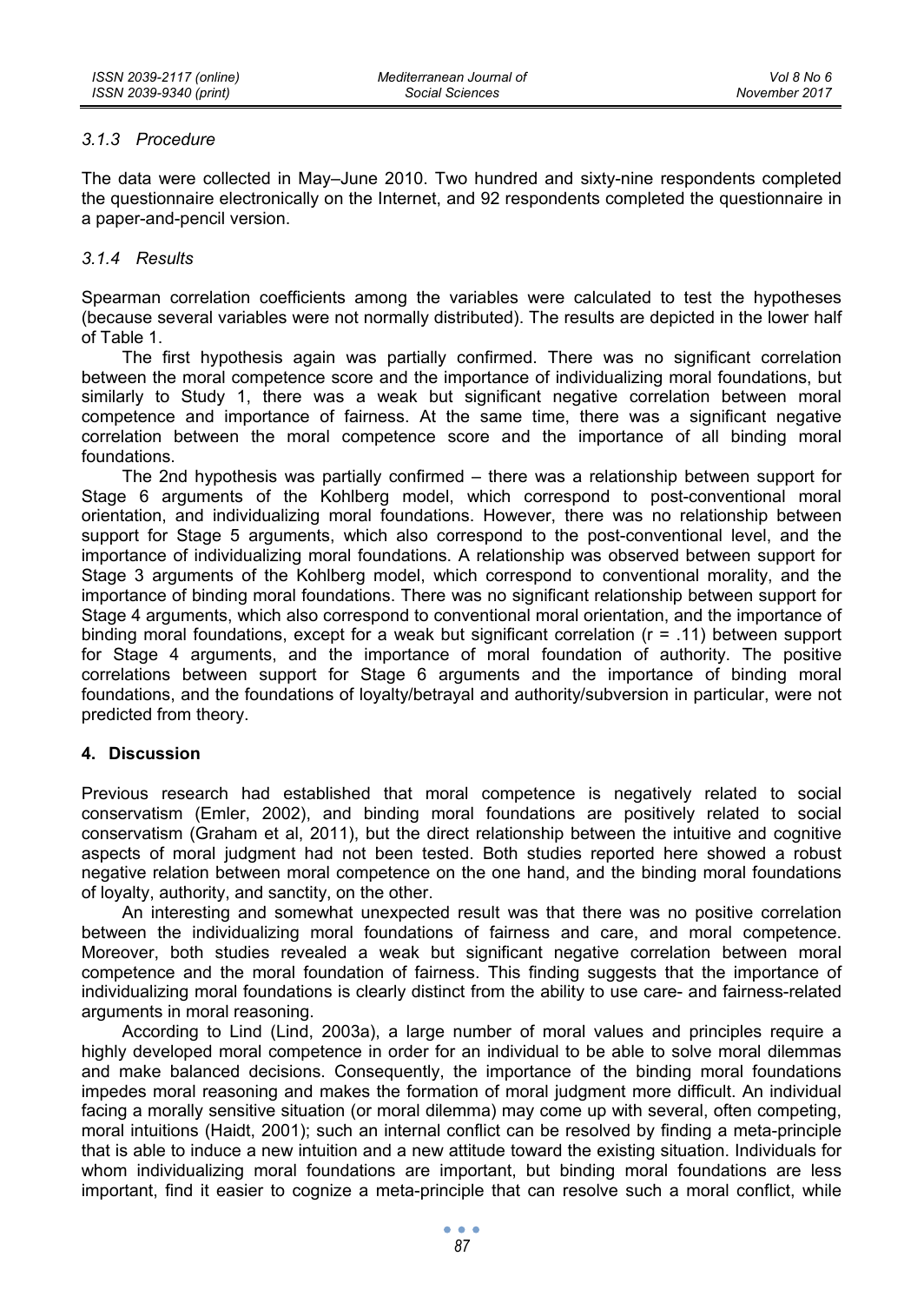| ISSN 2039-2117 (online) | Mediterranean Journal of | Vol 8 No 6    |
|-------------------------|--------------------------|---------------|
| ISSN 2039-9340 (print)  | Social Sciences          | November 2017 |

preserving consistency in reasoning in the evaluation of moral arguments. This is of special importance in Lind's Moral Competence Test. Such a situation can be conceptualized as a multiattribute choice where the number of criteria for evaluation of alternatives complicates the choice of optimal alternative (Shafir & LeBoeuf, 2004).

Coordinated and consistent evaluation of test arguments according to their moral quality is the basis of a high moral competence index. Respondents who consider the importance of both individualizing moral foundations – care/harm and fairness/cheating – as well as binding moral foundations – in-group loyalty, respect for authority, and concern with sanctity – were faced with a more complex analytical problem and produced lower moral competence scores in the Moral Competence Test. Moreover, insufficient cognitive resources or constraining circumstances (e.g. not enough time to study issues in-depth) often influence the resolution of complicated cognitive issues. The fact that conservative respondents received lower moral competence scores indicates that they evaluated the arguments in the Moral Competence Test inconsistently and mostly in compliance with personal or ideological opinions, not according to the moral quality of the arguments. It is possible that the conservative respondents did not try to analyze the moral quality of the pro and con arguments included in the Moral Competence Test, but relied instead on an evaluation of the respective problems as prescribed by ideological prescriptions that are more easily accessible in the memory.

One of the tasks of further research is related to the improvement of instruments of psychological research on morality. Almost all psychological tests investigating morality, including Lind's Moral Competence Test (MCT), have been created in Western individualist countries – in particular, USA and Germany – in the 1950s-1980s, during which the importance of cognitive factors in moral development and the solution of moral problems were emphasized. Moreover, the content of these tests reflects primarily the principles of individualizing moral foundations and autonomy ethics. When these moral reasoning tests are used in collectivist countries or in social groups with conservative political views or groups of highly religious respondents, moral competence scores are substantially lower than in Western individualist countries or in more liberal groups. In search for unbiased instruments for measurements of moral judgment, it would be advisable to create methods that are based not solely on individualist morality values, but address issues of social and religious ethics, that would be suitable for use in different cultures and political and religious groups.

The overall correlation pattern between the scores of moral orientation and moral competence on the one hand, and importance of moral foundations and political orientation on the other hand was relatively weak and only partially consistent with the theoretical predictions. The results suggest that constructs used in the rational-cognitive and social-intuitionist perspectives on moral judgment are conceptually different. The rational-cognitive approach is based on a narrower definition of morality and its operationalization of cognitive reasoning is more ability- or competence-based. In contrast, the social-intuitive approach uses a much more inclusive definition of moral domain, and its measures of moral reasoning (the importance of moral foundations) is more akin to measurement of values or attitudes. Integrating the two approaches appears to be a challenging task, as it may require mutually changing both the theoretical assumptions of what should or shouldn't be considered "moral" in human judgment and reasoning, and changing the way moral judgment and reasoning are measured psychometrically.

#### **References**

Altemeyer, R. A. (1996). *The authoritarian specter.* Cambridge, MA: Harvard University Press.

- Crowson, H. M., & DeBacker, T. K. (2008). Political identification and the Defining Issues Test: Reevaluating an old hypothesis. *Journal of Social Psychology, 148 (1)*, 43-60.
- Duckitt, J., & Sibley, C. G. (2009). A dual-process motivational model of ideology, politics, and prejudice. *Psychological Inquiry, 20 (2/3)*, 98-109.
- Emler, N. (2002). Morality and political orientations: An analysis of their relationship. *European Review of Social Psychology, 13,* 259-291.
- Emler, N., Renwick, S., & Malone, B. (1983). The relationship between moral reasoning and political orientation. *Journal of Personality and Social Psychology, 45 (5)*, 1073 – 1080.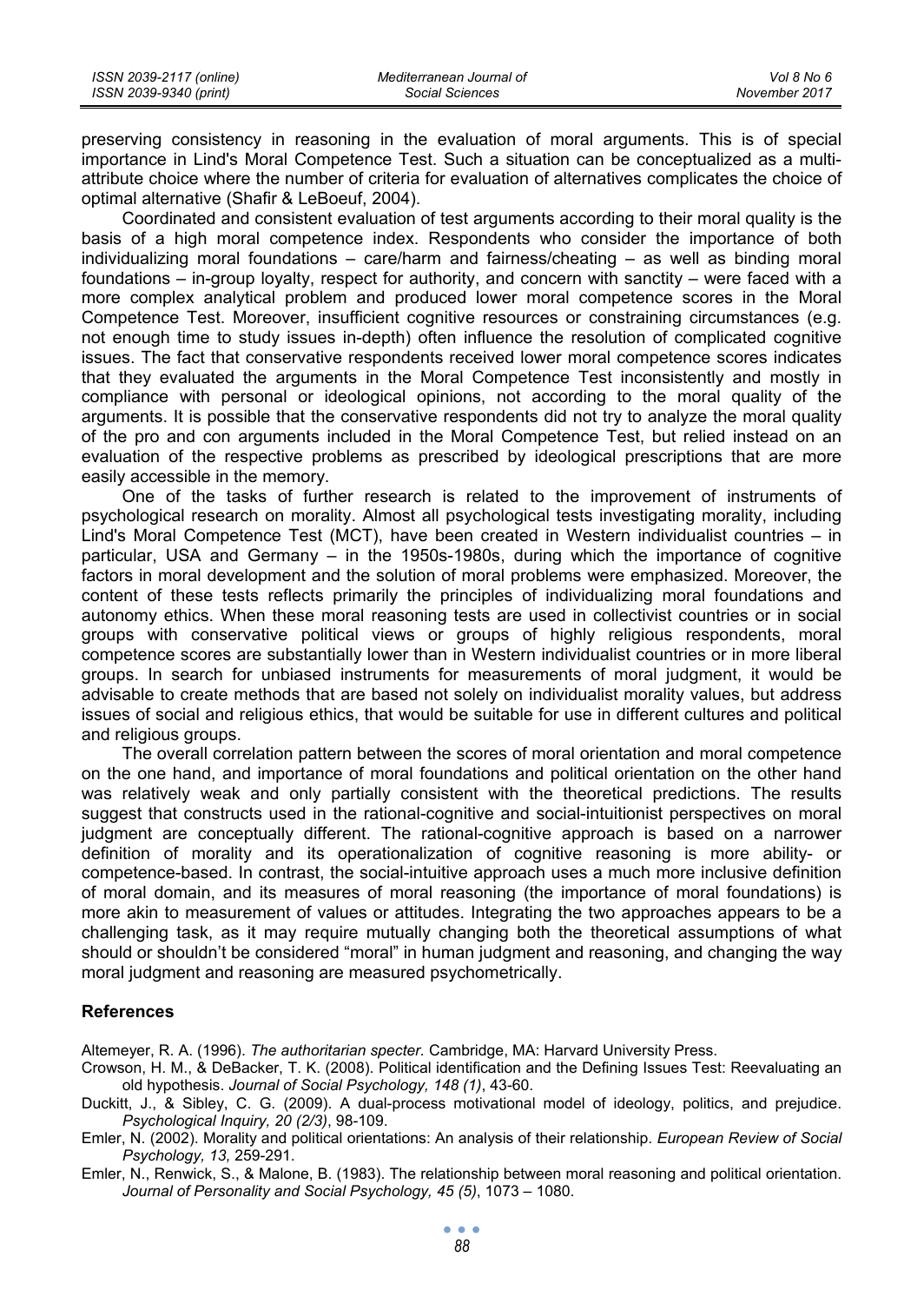- Federico, C. M., Weber, C. R., Ergun, D., & Hunt, C. (2013). Mapping the connections between politics and morality: The multiple sociopolitical orientations Involved in moral intuition. *Political Psychology, 34 (4)*, 589-610.
- Feldman, S., & Johnston, C. (2014). Understanding the determinants of political ideology: Implications of structural complexity. *Political Psychology, 35*, 337-358.
- Graham, J., Haidt, J. & Nosek, B. (2008). Moral Foundations Questionnaire, MFQ 30 revised in July 2008. Extracted 8.12.2008. from http://faculty.virginia.edu/haidtlab/mft/index.php?t=questionnaires
- Graham, J., Haidt, J., & Nosek, B. A. (2009). Liberals and conservatives rely on different sets of moral foundations. *Journal of Personality and Social Psychology, 96*, 1029-1046.
- Graham, J., Haidt, J., Nosek, B. A., Iyer, R., Koleva, S., & Ditto, P. H. (2011). Mapping the moral domain. *Journal of Personality and Social Psychology, 101*, 366-385.
- Haidt, J. & Joseph, C. (2004). Intuitive ethics: How innately repaired intuitions generate culturally variable virtues. *Daedalus*, *Fall*, 55-66.
- Haidt, J. (2001). The emotional dog and its rational tail: A social intuitionist approach to moral judgment. *Psychological Review 108,* 814-834.
- Haidt, J. (2007). The new synthesis in moral psychology. *Science, 316*, 998 1002.
- Haidt, J. (2010). Moral psychology must not be based on faith and hope: Commentary on Narvaez (2010). *Perspectives on Psychological Science, 5*, 182-184.
- Haidt, J., & Graham, J. (2007). When morality opposes justice: Conservatives have moral intuitions that liberals may not recognize. *Social Justice Research, 20 (1),* 98-116.
- Jost, J. T. (2006). The end of the end of ideology. *American Psychologist, 61*, 651–670.
- Jost, J. T., Federico, C. M., & Napier, J. L. (2009). Political ideology: Its structure, functions, and elective affinities. *Annual Review of Psychology, 60*, 307-337.
- Jost, J. T., Glaser, J., Kruglanski, A. W., & Sulloway, F. (2003). Political conservatism as motivated social cognition. *Psychological Bulletin, 129*, 339−375.
- Kohlberg, L. (1968). Moral Development. In *International Encyclopedia of the Social Sciences* (pp. 483 494). NewYork: Crowell, Collier & Macmillan.
- Kohlberg, L. (1976). Moral stages and moralization: The cognitive- developmental approach. T. Lickona (Ed.), *Moral development and behavior: Theory, research and social issues* (pp. 31-53). New York: Holt, Rinehart & Winston.
- Kohlberg, L. (1977). *Assessing moral stages: A manual, Part I, Introduction*. Cambridge MA: Center for Moral Education, Harvard University.
- Kugler, M., Jost, J., & Noorbaloochi, S. (2014). Another look at Moral Foundations Theory: Do authoritarianism and social dominance orientation explain liberal-conservative differences in 'moral' intuitions? *Social Justice Research, 27*(4), 413-431.
- Lind, G. (1978). Der 'Moralisches-Urteil-Test' (m-u-t). Anleitung zur Anwendung und Weiterentwicklung des Tests. [The moral judgment test MJT: guide to the application and further development of the test]. In L.H. Eckensberger, Ed., *Entwicklung des moralischen Urteils - Theorie, Methoden, Praxis.* [Development of moral judgment - theory, methods, practice]. Saarbrücken. University print, pp. 337-358.
- Lind, G. (1986). Cultural differences in moral judgment competence? A study of West and East European university students. *Behavior Science Research, 20*, 208-225.
- Lind, G. (1999). Scoring of the Moral Judment Test (MJT). Extracted 1.10.2007 from http://www.unikonstanz.de/ag-moral/pdf/Lind-1999\_MJT-Scoring-E.pdf
- Lind, G. (2002). *Ist Moral lehrbar? Ergebnisse der modernen moralpsyhologischen Forscung* [Can morality be taught? Research findings from modern moral psychology]. Berlin: Logos Verlag.
- Lind, G. (2003a). *Moral ist lehrbar. Handbuch zur Theorie und Praxis der moralischen und demokratischen Bildung* [Morality can be taught. Handbook on theory and practice of moral and democratic education]. München: Oldenbuorg Schulbuchverlag GmbH.
- Lind, G. (2003b). The cross-cultural validity of the Moral Judgment Test: Findings from 27 cross-cultural studies. Paper prepared for the American Psychological Association APA, Aug. 18-22, 2005. Extract 20.10. 2009 from http://www.uni-konstanz.de/ag-moral/b-liste.htm#lind\_2005\_30years
- Lind, G. (2006). Effective moral education: The Konstanz method of dilemma discussion. *Hellenic Journal of Psychology, 3*, 189-196.
- Lind, G. (2008). The meaning and measurement of moral judgment competence revisited A dual-aspect model. In: D. Fasko, W. Willis, Eds., *Contemporary Philosophical and Psychological Perspectives on Moral Development and Education.* Cresskill. NJ: Hampton Press, S. 85 – 220.
- McCann, S. J.H. (2008). Societal threat, authoritarianism, conservatism, and U.S. state death penalty sentencing (1977–2004). *Journal of Personality and Social Psychology, 94 (5)*, 913-923.
- McCrae, R. R. (1996). Social consequences of experiential openness. *Psychological Bulletin, 120*, 323-337.
- Narvaez, D. (2010). Moral complexity: The fatal attraction of truthiness and the importance of mature moral functioning. *Perspectives on Psychological Science, 5*, 163-181.